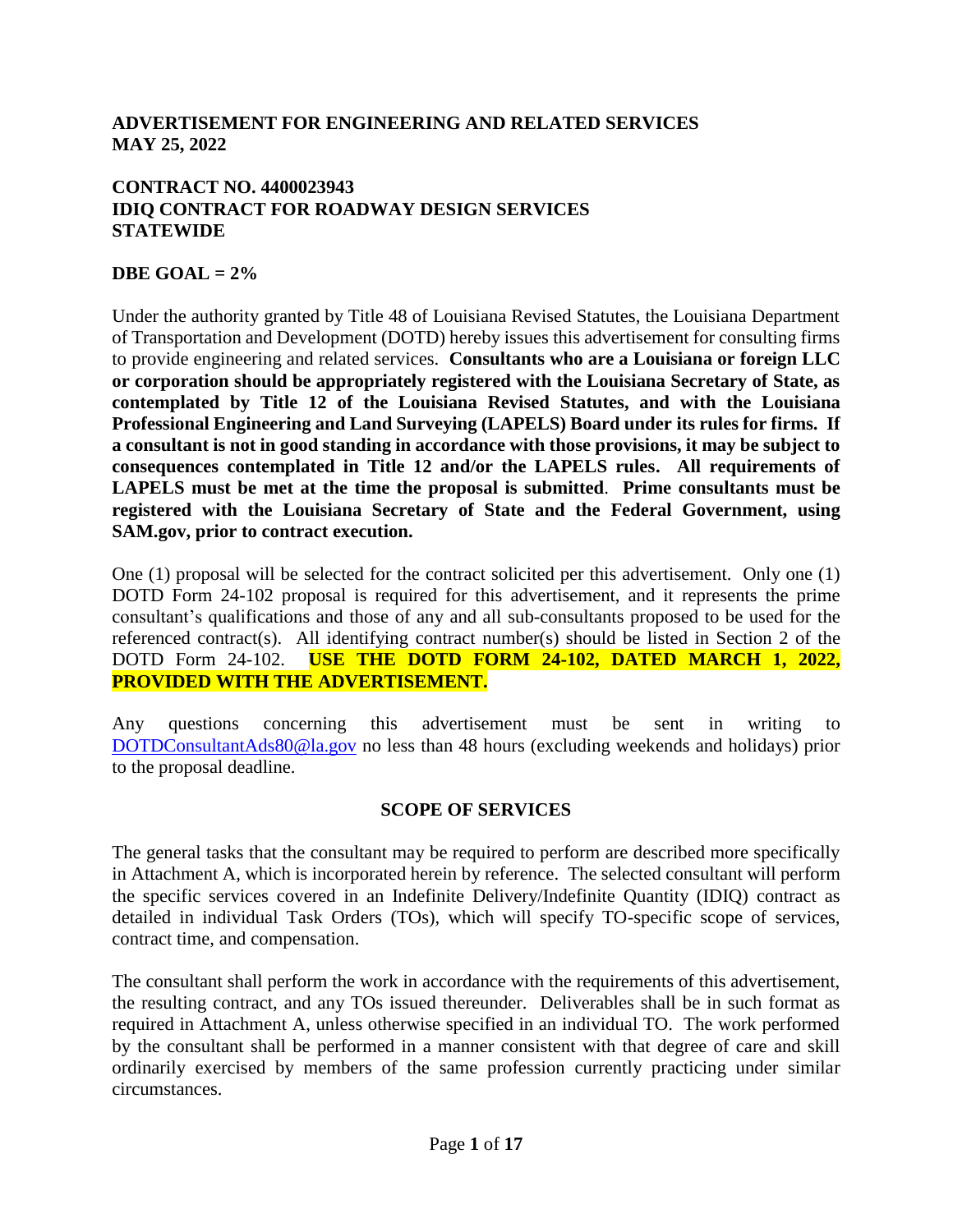### **MINIMUM PERSONNEL REQUIREMENTS (MPRs)**

The requirements set forth in Attachment B must be met at the time the proposal is submitted.

### **EVALUATION CRITERIA**

The criteria to be used by DOTD in evaluating responses for the selection of a consultant to perform these services are listed below:

- 1. firm experience on similar projects, weighting factor of three (3);
- 2. staff experience on similar projects, weighting factor of four (4);
- 3. firm size as related to the project magnitude, weighting factor of three (3);
- 4. past performance on similar DOTD projects, weighting factor of six (6)**\***;
- 5. current work load with DOTD, weighting factor of five (5);
- 6. approach and methodology, weighting factor of nine (9).

\*The consultant is to identify in the table below those evaluation disciplines consistent with the approach and methodology proposed in Section 18 of the DOTD Form 24-102.

#### **THE FOLLOWING TABLE MUST BE COMPLETED AND INCLUDED IN SECTION 12 OF THE DOTD FORM 24-102 PROPOSAL**.

**Sub-consultants are allowed to be used for this proposal.** Fill in the table by identifying only those evaluation disciplines consistent with the approach and methodology proposed in Section 18 of the DOTD Form 24-102\*, the name of each firm that is part of the proposal, and the percentage of work in each past performance evaluation discipline to be performed by that firm. The percentage estimated for each evaluation discipline is for evaluation purposes only and will not control the actual performance or payment of the work. The percentages for the prime and sub-consultants must total 100% for each past performance evaluation discipline, as well as the overall total percent of the contract. (Add rows and columns as needed)

| Evaluation                                                                                   | $%$ of   | Prime |  | Firm $B$   Firm $C$   Firm $D$ |  | Firm E | Each       |
|----------------------------------------------------------------------------------------------|----------|-------|--|--------------------------------|--|--------|------------|
| Discpline(s)                                                                                 | Overall  |       |  |                                |  |        | Discipline |
|                                                                                              | Contract |       |  |                                |  |        | must total |
|                                                                                              |          |       |  |                                |  |        | to 100%    |
|                                                                                              |          |       |  |                                |  |        | 100%       |
|                                                                                              |          |       |  |                                |  |        | 100%       |
|                                                                                              |          |       |  |                                |  |        | 100%       |
| Identify the percentage of work for the <b>overall contract</b> to be performed by the prime |          |       |  |                                |  |        |            |
| consultant and each sub-consultant.                                                          |          |       |  |                                |  |        |            |
| Percent of Contract                                                                          | 100%     |       |  |                                |  |        |            |

\*The past performance evaluation disciplines are: Road, Bridge, Traffic, CE&I/OV, Geotech, Survey, Environmental, Data Collection, Planning, Right-of-Way, CPM, ITS, Appraiser and Other.

If sub-consultants are used, the prime consultant must perform greater than 50% of the work for the overall contract.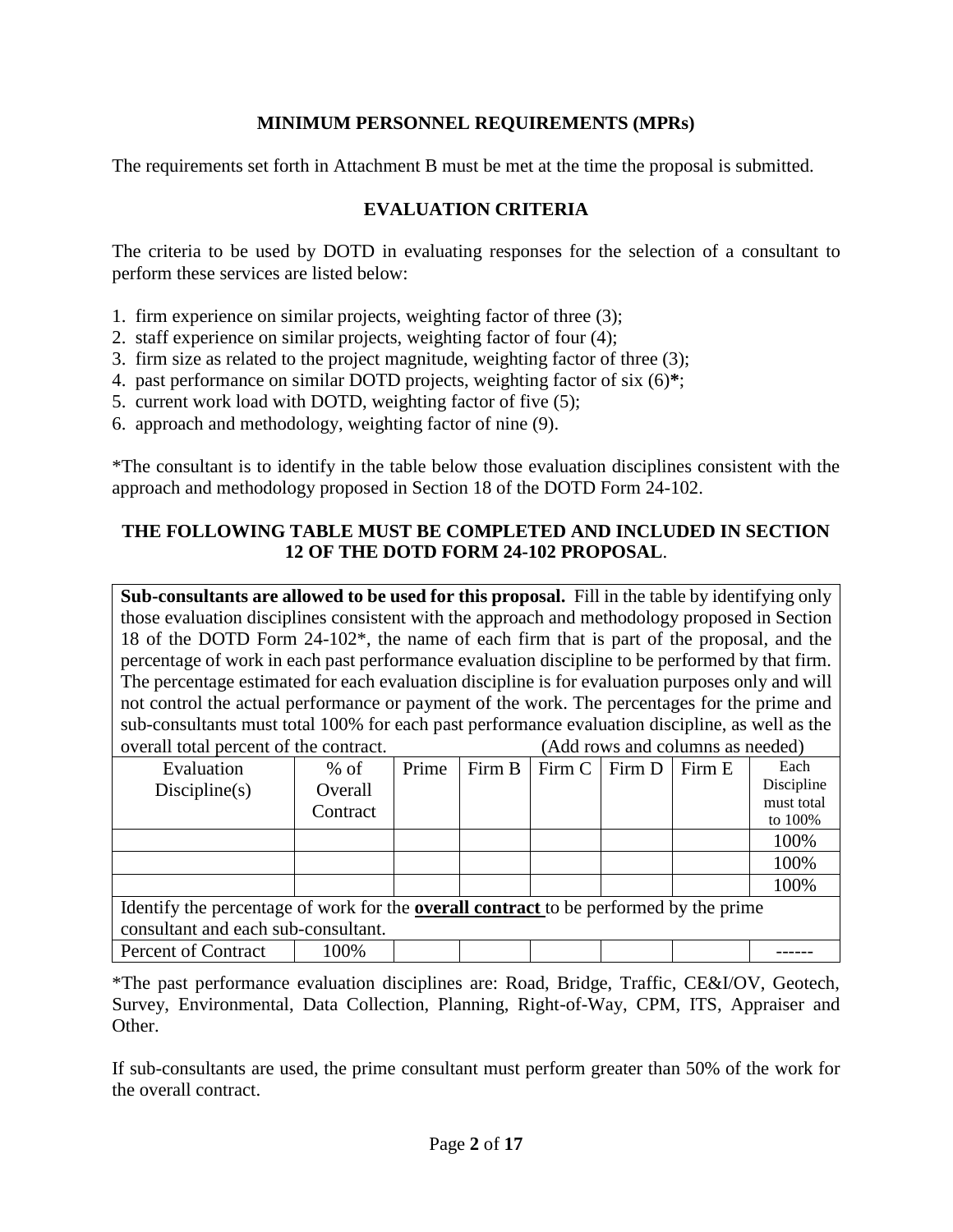Proposals will be evaluated as set forth in the "Evaluation Criteria" section of this advertisement. The evaluation will be by means of a point-based rating system. Each of the above criteria will receive a rating on a scale of one (1) through five (5). The rating will then be multiplied by the corresponding weighting factor. The rating in each category will then be added to arrive at the proposal's final rating.

DOTD's Project Evaluation Team (PET) will be responsible for performing the above described evaluation, and will present a shortlist of the three (3) (if three are qualified), highest rated consultants to the Secretary of DOTD. The Secretary will make the final selection.

# **COMPLIANCE WITH SUPPLEMENTAL ETHICS REQUIREMENTS**

DOTD has established supplemental ethics requirements applicable to consultants and PET members. These requirements are found in the "Supplemental Ethics Requirements" article of the sample contract linked to this advertisement, which are incorporated herein by reference. Any firm that is found to have violated these requirements may not be considered for this selection.

### **By submission of a proposal to perform services pursuant to this advertisement, the consultant agrees to comply with DOTD's Supplemental Ethics Requirements.**

# **RULES OF CONTACT UPON ADVERTISEMENT**

DOTD is the single source of information regarding the contract selection. Any official correspondence will be in writing, and any official information regarding the contract will be disseminated by DOTD's designated representative via the DOTD website. The following rules of contact will apply during the contract selection process, commencing on the advertisement posting date and ceasing at the time of final contract selection. Contact includes face-to-face communication, the use of a telephone, facsimile, electronic mail (email), or formal or informal written communications with DOTD. Any contact determined to be improper, at the sole discretion of DOTD, may result in the rejection of the proposal (i.e., DOTD Form 24-102).

Consultants and consultant organizations shall correspond with DOTD regarding this advertisement only through the email address designated herein; [DOTDConsultantAds80@la.gov](mailto:DOTDConsultantAds80@la.gov) and during DOTD sponsored one-on-one meetings.

No consultant, or any other party on behalf of a consultant, shall contact any DOTD employee, other than as specified herein. This prohibition includes, but is not limited to, the contacting of: department, office, or section heads, project managers, members of the evaluation teams, and any official who may participate in the decision to award the contract resulting from this advertisement.

DOTD will not be responsible for any information or exchange that occurs outside the official process specified above.

**By submission of a proposal to perform services pursuant to this advertisement, the consultant agrees to the communication protocol herein.**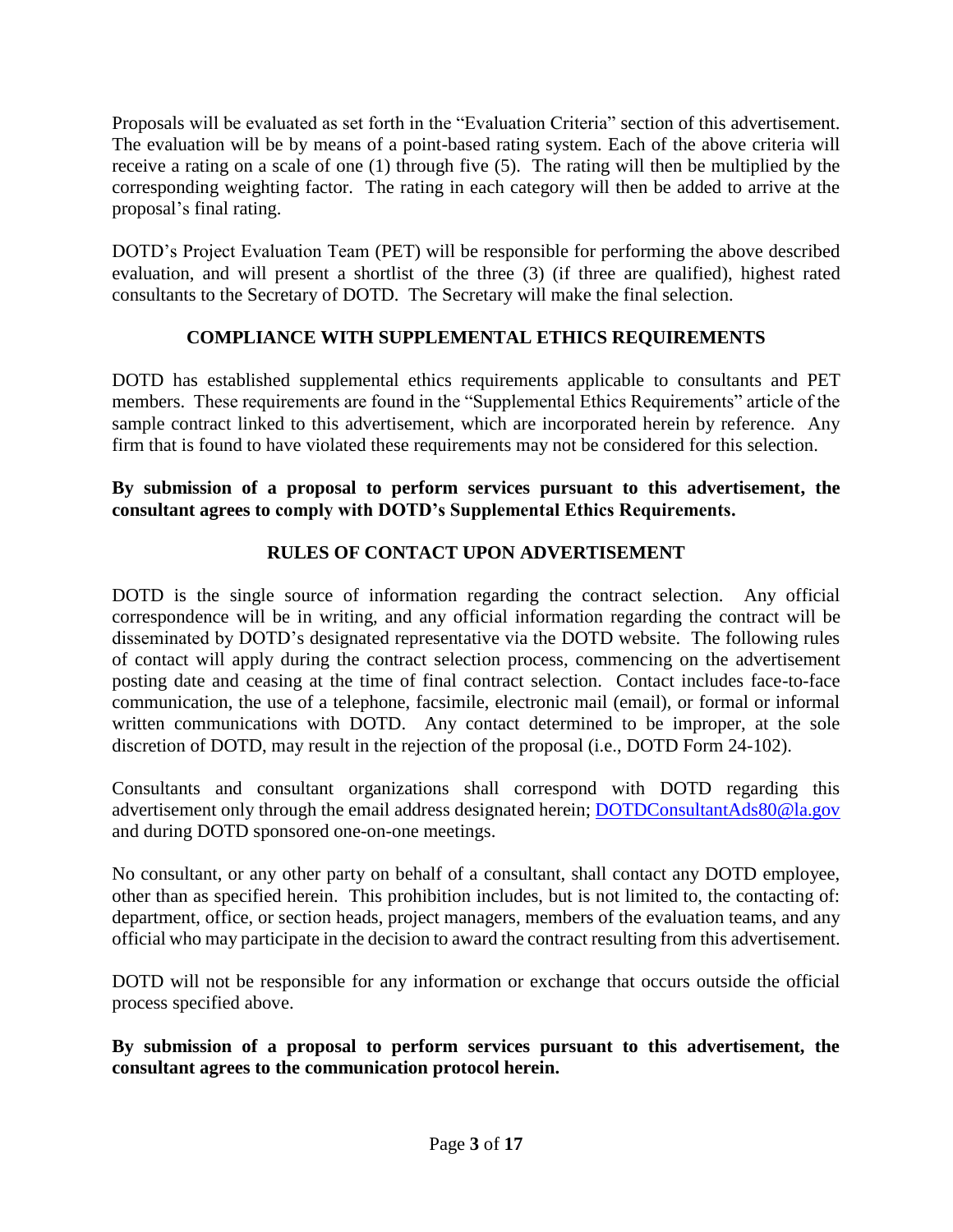#### **CONTRACT TIME**

This IDIQ contract shall be in effect for **five (5) years**. **All TOs must be completed by the termination date of the IDIQ contract.** No TO will be initiated unless sufficient contract time remains to complete the TO.

#### **COMPENSATION**

The maximum compensation payable to the consultant under the IDIQ contract shall not exceed **\$5,000,000**. Compensation to the consultant for services rendered in connection with each TO may be made on the basis of lump sum, actual cost plus a fixed fee, cost per unit of work, or specific rates of compensation, as specified in each TO, subject to the limitation set forth in the IDIQ contract.

Compensation may be either negotiated or non-negotiated as determined by DOTD for each individual TO. When the compensation is negotiated, it will be determined by DOTD based on work hours negotiated between DOTD and the consultant. After notification of selection, a kickoff meeting will be held with the selected consultant and appropriate DOTD personnel. The selected consultant will be required to submit a work hour proposal. All negotiations must be completed within the timeframe set forth in the Consultant Contract Services Manual, unless an abbreviated timeframe is specified in writing by the PM.

#### **DIRECT EXPENSES**

To the extent that the consultant is allowed to claim reimbursement for direct expenses, all direct expense items that are not paid for in the firm's indirect cost rate and are needed and will be consumed during the life of the contract must be identified by the consultant during contract development. Standard equipment or resources to be used in the provision of services rendered for this contract will not be considered for payment under direct expenses.

The consultant should own most of the equipment required to provide the work and services. The cost of this equipment should be included in the consultant's indirect cost rate. Equipment may be considered "specialized" if it cannot be considered standard equipment for that particular consultant's normal operating business needs. If a consultant believes special equipment is needed for the contract, the consultant must inquire through the Question and Answer process, as provided herein, whether the identified item will be considered specialized equipment for the individual contract.

To the extent that direct expenses are authorized to be compensated pursuant to a particular TO, all travel related expenses will be compensated under direct expenses, and will be in accordance with the most current Louisiana Office of State Travel regulations as promulgated in the Louisiana Administrative Code under the caption "PPM No. 49", with the exception that compensation for vehicle usage will be based on actual miles traveled directly and exclusively related to project needs. Vehicle rental rates will require prior approval from the PM.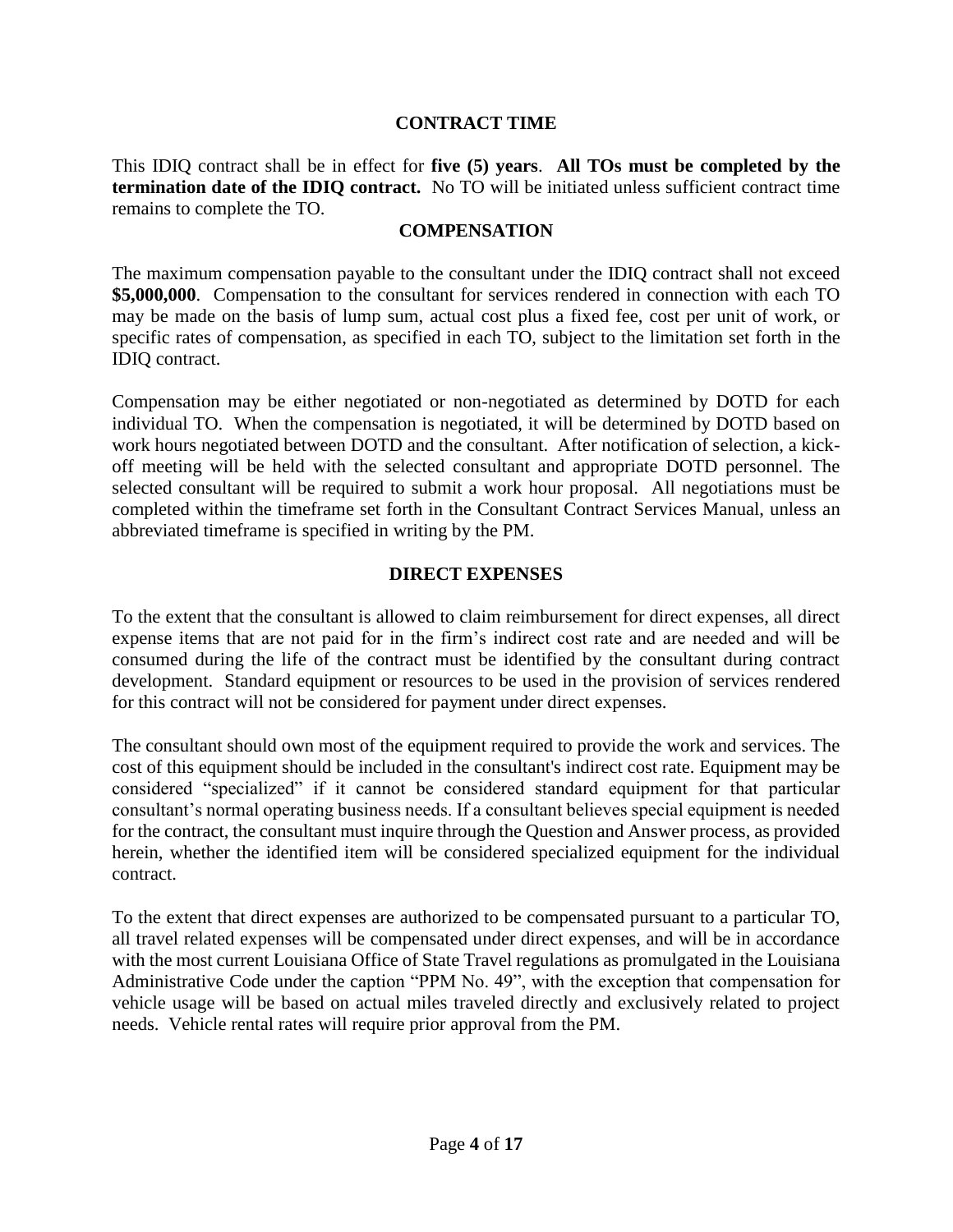### **CYBERSECURITY TRAINING**

In accordance with La. R.S. 42:1267(B)(3) and the State of Louisiana's Information Security Policy, if the Consultant, any of its employees, agents, or sub-consultants will have access to State government information technology assets, the Consultant's employees, agents, or sub-consultants with such access must complete cybersecurity training annually, and the Consultant must present evidence of such compliance annually and upon request. The Consultant may use the cybersecurity training course offered by the Louisiana Department of State Civil Service without additional cost or may use any alternate course approved in writing by the Office of Technology Services.

For purposes of this Section, "access to State government information technology assets," means the possession of credentials, equipment, or authorization to access the internal workings of State information technology systems or networks. Examples would include but not be limited to Stateissued laptops, VPN credentials to credentials to access the State network, badging to access the State's telecommunications closets or systems, or permissions to maintain or modify IT systems used by the State. Final determination of scope inclusions or exclusions relative to access to State government information technology assets will be made by the Office of Technology Services.

# **QUALITY ASSURANCE/QUALITY CONTROL**

DOTD requires the selected consultant and all sub-consultants to develop a Quality Assurance/Quality Control (QA/QC) program in order to provide a mechanism by which all deliverables will be subject to a systematic and consistent review. The selected consultant shall address in its plan the review of all sub-consultant work and deliverables. The selected consultant must submit their QA/QC plan to the DOTD PM within 10 business days of the award notification to the consultant. Consultants must ensure quality and adhere to established DOTD policies, procedures, standards and guidelines in the preparation and review of all deliverables. DOTD may provide limited input and technical assistance to the consultant. Any deliverables to be transmitted by the consultant shall be transmitted with a DOTD Quality Assurance/Quality Control Checklist, and a certification that the deliverables meet DOTD's quality standards.

If Attachment A includes specific QA/QC requirements that contradict those set forth above, the requirements in Attachment A control.

### **TRAFFIC ENGINEERING PROCESS AND REPORT TRAINING REQUIREMENTS**

As part of DOTD's on-going commitment to high quality traffic engineering reports, a traffic engineering training course must be taken by traffic engineering PEs and EIs in order to be eligible to work on DOTD projects. When traffic is included as a discipline on which past performance is evaluated, for consultants performing traffic engineering services (i.e., traffic analysis throughout all DOTD project stages and/or QC of traffic analysis), appropriate personnel must successfully complete the three (3) modules of the Traffic Engineering Process and Report Course offered by Louisiana Transportation Research Center (LTRC). This Course must be completed no later than the time the proposal is submitted or show proof of registration for the Course from the LTRC's Registration site. **Copies of training certificates or proof of registration are to be included in Section 22 of the proposal.** It will be the prime consultant's responsibility to ensure their staff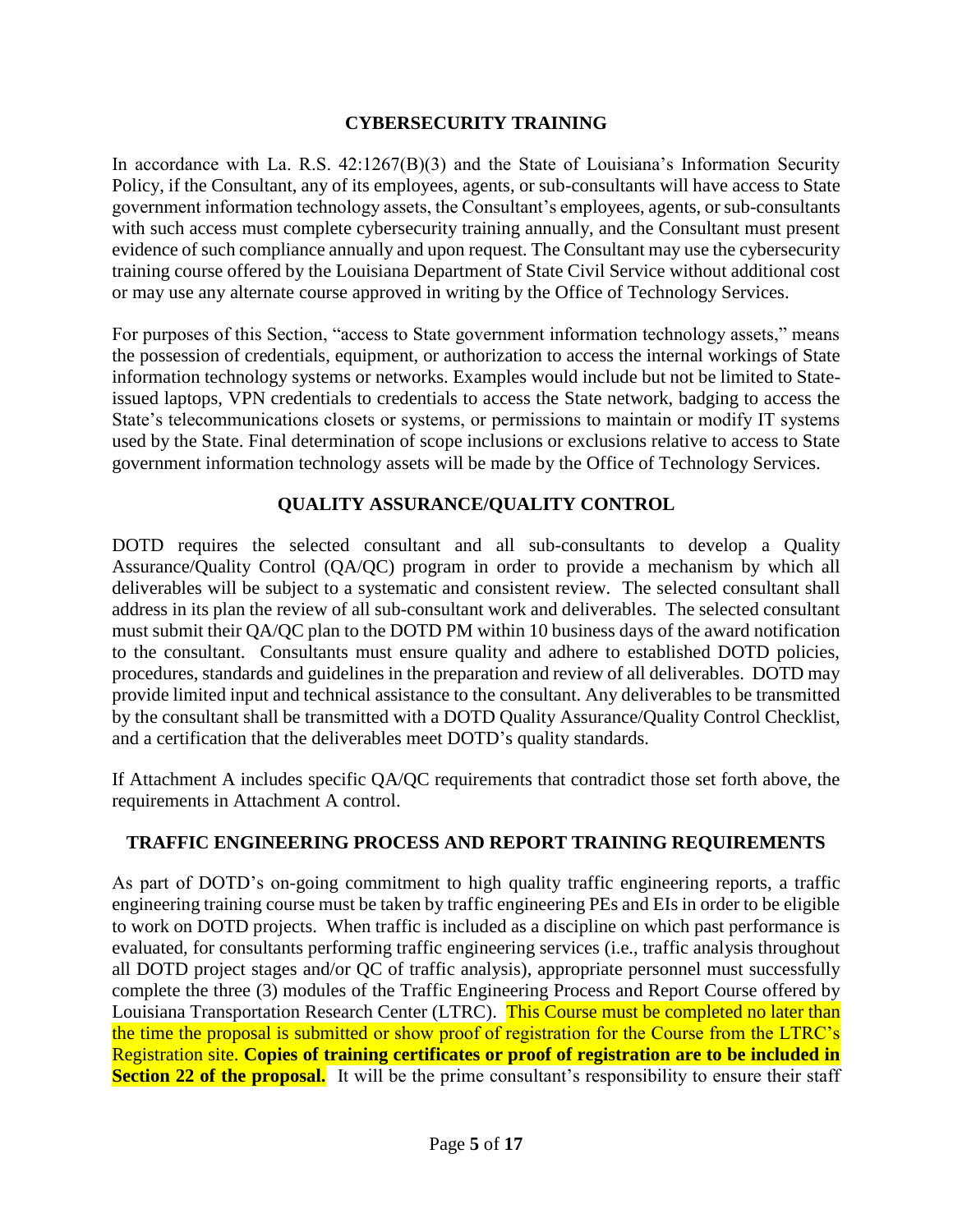and sub-consultants complete the training. Copies of training records may be obtained from the LTRC website [https://registration.ltrc.lsu.edu/login.](https://registration.ltrc.lsu.edu/login)

#### **WORK ZONE TRAINING REQUIREMENTS**

As part of DOTD's on-going commitment to work zone safety, required work zone training courses must now be taken every four (4) years in order for personnel to remain eligible to work on DOTD projects. For consultants performing preconstruction services (*e.g.*, design, survey, subsurface utility, geotechnical, traffic, bridge inspection, environmental services), appropriate personnel must successfully complete these courses. In general, the person in responsible charge of traffic control plans shall be required to have Traffic Control Supervisor training. For preconstruction field services performed within the clear zone, at least one (1) member of the field crew shall have Traffic Control Supervisor or Traffic Control Technician training. The consultant should identify all personnel listed in the staffing plan for the contract who have completed the appropriate work zone training courses. All preconstruction work zone training requirements shall be met **prior to contract execution**. It will be the prime consultant's responsibility to ensure their staff and sub-consultants have the appropriate work zone training.

In addition to the above requirements, if the Scope of Services set forth in Attachment A includes Construction Engineering and Inspection (CE&I), the following training requirements shall be met **at the time the proposal is submitted**:

| Field Engineers:                                              | Traffic Control Technician<br><b>Traffic Control Supervisor</b><br>Flagger |
|---------------------------------------------------------------|----------------------------------------------------------------------------|
| Field Engineer Interns:                                       | Traffic Control Technician<br><b>Traffic Control Supervisor</b><br>Flagger |
| Field Senior Technicians,<br>Survey Party Chiefs, and         |                                                                            |
| SUE Worksite Traffic Supervisors*: Traffic Control Technician | <b>Traffic Control Supervisor</b><br>Flagger                               |
| Other Field Personnel*:                                       | Traffic Control Technician<br>Flagger                                      |

\* excluding Asphalt Plant Inspector, Paint Managers, and Paint Inspectors

Approved courses are offered by ATSSA and AGC. Substitutes for these courses must be approved by the DOTD Work Zone Task Force. For more information, please contact DOTD HQ Construction at 225-379-1584. Specific training course requirements are:

Flagger: Successful completion every four (4) years of a work zone flagger course approved by the Department. The "DOTD Maintenance Basic Flagging Procedures Workshop" is not an acceptable substitute for the ATSSA and AGC flagging courses.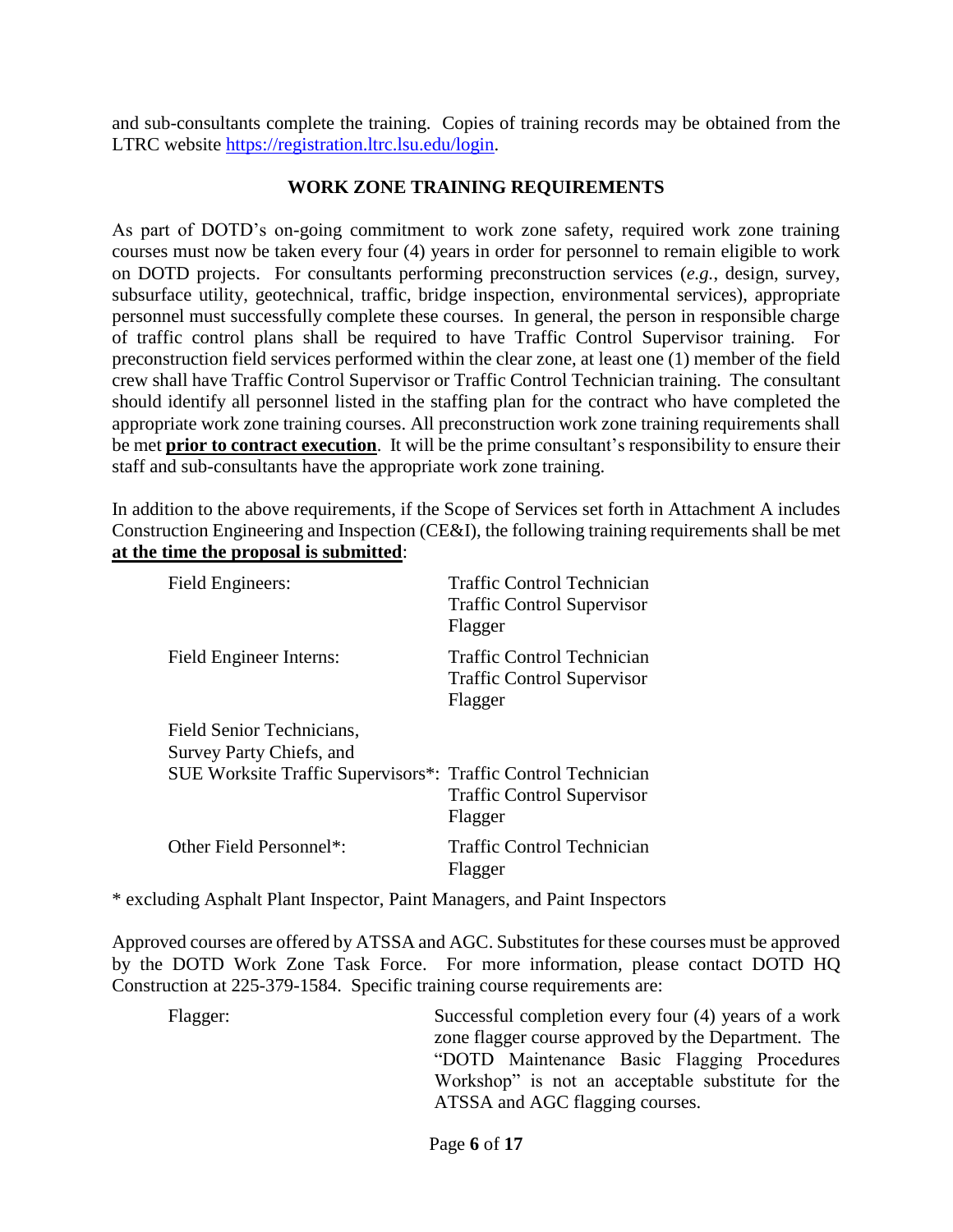- Traffic Control Technician (TCT): Successful completion every four (4) years of a work zone traffic control technician course approved the Department. After initial successful completion, it is not necessary to retake this course every four (4) years if Traffic Control Supervisor training is completed every four (4) years.
- Traffic Control Supervisor (TCS): Successful completion of a work zone traffic control supervisor course approved by the Department. Following an initial completion, traffic control supervisors must either complete a one (1)-day TCS refresher course or retake the original two (2)-day TCS course every four (4) years.

ATSSA contact information: (877) 642-4637

# **REFERENCES**

All services and documents will meet the standard requirements as to format and content of DOTD and will be prepared in accordance with the latest applicable editions, supplements, and revisions of the following:

- 1. AASHTO Standards The American Association of State Highway Transportation Officials <https://www.transportation.org/>
- 2. AASHTO A Policy on Geometric Design of Highways and Streets [https://bookstore.transportation.org/collection\\_detail.aspx?ID=110](https://bookstore.transportation.org/collection_detail.aspx?ID=110)
- 3. AASHTO Highway Safety Manual
- 4. AASHTO Roadside Design Guide
- 5. AASHTO Guide for the Planning, Design, and Operation of Pedestrian Facilities
- 6. AASHTO Guide for the Development of Bicycle Facilities
- 7. ASTM Standards <https://www.astm.org/BOOKSTORE/BOS/index.html>
- 8. CyberSecurity Training <https://forms.gle/deZGAo5hUMWeSG4P6>
- 9. DOTD Bridge Design and Evaluation Manual (BDEM) [http://wwwsp.dotd.la.gov/Inside\\_LaDOTD/Divisions/Engineering/Bridge\\_Design/Pages/BD](http://wwwsp.dotd.la.gov/Inside_LaDOTD/Divisions/Engineering/Bridge_Design/Pages/BDEM.aspx) [EM.aspx](http://wwwsp.dotd.la.gov/Inside_LaDOTD/Divisions/Engineering/Bridge_Design/Pages/BDEM.aspx)
- 10. DOTD Complete Streets [http://wwwsp.dotd.la.gov/Inside\\_LaDOTD/Divisions/Multimodal/Highway\\_Safety/Complet](http://wwwsp.dotd.la.gov/Inside_LaDOTD/Divisions/Multimodal/Highway_Safety/Complete_Streets/Pages/default.aspx) [e\\_Streets/Pages/default.aspx](http://wwwsp.dotd.la.gov/Inside_LaDOTD/Divisions/Multimodal/Highway_Safety/Complete_Streets/Pages/default.aspx)
- 11. DOTD Construction Contract Administration Manual [http://wwwsp.dotd.la.gov/Inside\\_LaDOTD/Divisions/Engineering/Pages/Engineering\\_Docs.](http://wwwsp.dotd.la.gov/Inside_LaDOTD/Divisions/Engineering/Pages/Engineering_Docs.aspx) [aspx](http://wwwsp.dotd.la.gov/Inside_LaDOTD/Divisions/Engineering/Pages/Engineering_Docs.aspx)
- 12. DOTD Consultant Contract Services Manual [http://wwwsp.dotd.la.gov/Inside\\_LaDOTD/Divisions/Engineering/CCS/Manuals/CCS%20M](http://wwwsp.dotd.la.gov/Inside_LaDOTD/Divisions/Engineering/CCS/Manuals/CCS%20Manual%20rev%20Dec%202020.pdf) [anual%20rev%20Dec%202020.pdf](http://wwwsp.dotd.la.gov/Inside_LaDOTD/Divisions/Engineering/CCS/Manuals/CCS%20Manual%20rev%20Dec%202020.pdf)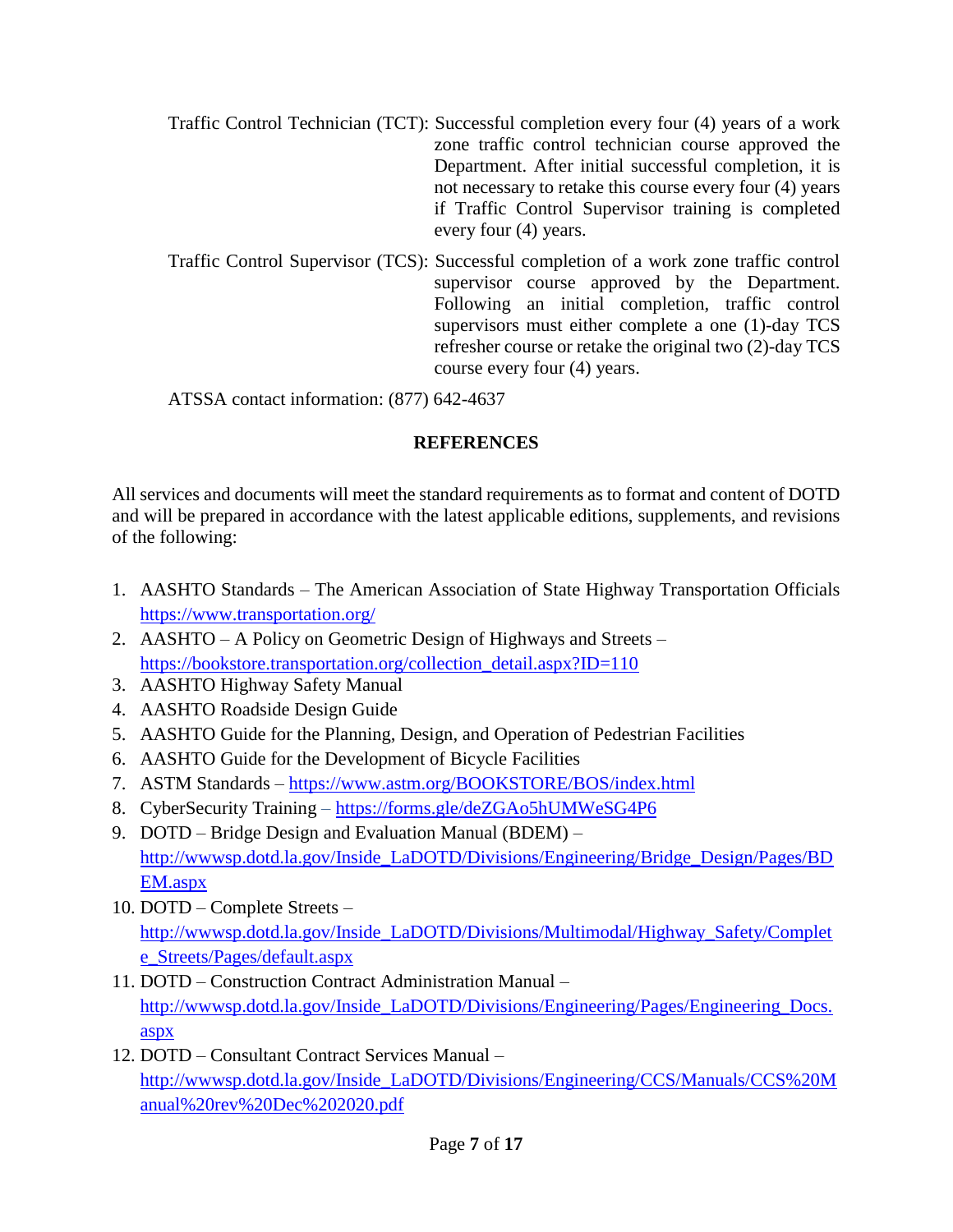13. DOTD – Hydraulics Manual –

[http://wwwsp.dotd.la.gov/Inside\\_LaDOTD/Divisions/Engineering/Public\\_Works/Hydraulics/](http://wwwsp.dotd.la.gov/Inside_LaDOTD/Divisions/Engineering/Public_Works/Hydraulics/Documents/Hydraulics%20Manual.pdf) [Documents/Hydraulics%20Manual.pdf](http://wwwsp.dotd.la.gov/Inside_LaDOTD/Divisions/Engineering/Public_Works/Hydraulics/Documents/Hydraulics%20Manual.pdf)

- 14. DOTD Location and Survey Manual [http://wwwsp.dotd.la.gov/Inside\\_LaDOTD/Divisions/Engineering/LocationSurvey/Manuals](http://wwwsp.dotd.la.gov/Inside_LaDOTD/Divisions/Engineering/LocationSurvey/Manuals%20and%20Forms/Location_and_Survey_Manual.pdf) [%20and%20Forms/Location\\_and\\_Survey\\_Manual.pdf](http://wwwsp.dotd.la.gov/Inside_LaDOTD/Divisions/Engineering/LocationSurvey/Manuals%20and%20Forms/Location_and_Survey_Manual.pdf)
- 15. DOTD Addendum "A" to the Location & Survey Manual [http://wwwsp.dotd.la.gov/Inside\\_LaDOTD/Divisions/Engineering/LocationSurvey/Manuals](http://wwwsp.dotd.la.gov/Inside_LaDOTD/Divisions/Engineering/LocationSurvey/Manuals%20and%20Forms/Location%20and%20Survey%20Manual%20-%20Addendum%20A.pdf) [%20and%20Forms/Location%20and%20Survey%20Manual%20-%20Addendum%20A.pdf](http://wwwsp.dotd.la.gov/Inside_LaDOTD/Divisions/Engineering/LocationSurvey/Manuals%20and%20Forms/Location%20and%20Survey%20Manual%20-%20Addendum%20A.pdf)
- 16. DOTD Louisiana Standard Specifications for Roads and Bridges [http://wwwsp.dotd.la.gov/Inside\\_LaDOTD/Divisions/Engineering/Standard\\_Specifications/P](http://wwwsp.dotd.la.gov/Inside_LaDOTD/Divisions/Engineering/Standard_Specifications/Pages/Standard%20Specifications.aspx) [ages/Standard%20Specifications.aspx](http://wwwsp.dotd.la.gov/Inside_LaDOTD/Divisions/Engineering/Standard_Specifications/Pages/Standard%20Specifications.aspx)
- 17. DOTD Materials Sampling Manual [http://wwwsp.dotd.la.gov/Inside\\_LaDOTD/Divisions/Engineering/Materials\\_Lab/Pages/Men](http://wwwsp.dotd.la.gov/Inside_LaDOTD/Divisions/Engineering/Materials_Lab/Pages/Menu_MSM.aspx) [u\\_MSM.aspx](http://wwwsp.dotd.la.gov/Inside_LaDOTD/Divisions/Engineering/Materials_Lab/Pages/Menu_MSM.aspx)
- 18. DOTD Minimum Design Guidelines [http://wwwsp.dotd.la.gov/Inside\\_LaDOTD/Divisions/Engineering/Road\\_Design/Memoranda](http://wwwsp.dotd.la.gov/Inside_LaDOTD/Divisions/Engineering/Road_Design/Memoranda/Minimum%20Design%20Guidelines.pdf) [/Minimum%20Design%20Guidelines.pdf](http://wwwsp.dotd.la.gov/Inside_LaDOTD/Divisions/Engineering/Road_Design/Memoranda/Minimum%20Design%20Guidelines.pdf)
- 19. DOTD Off-System Highway Bridge Program Guidelines [http://wwwsp.dotd.la.gov/Inside\\_LaDOTD/Divisions/Engineering/Bridge\\_Design/Manuals/](http://wwwsp.dotd.la.gov/Inside_LaDOTD/Divisions/Engineering/Bridge_Design/Manuals/Other%20Manuals%20-%20Guidelines/2019%20Federal%20Aid%20Off-System%20Highway%20Bridge%20Program%20Guidelines.pdf) [Other%20Manuals%20-%20Guidelines/2019%20Federal%20Aid%20Off-System%20High](http://wwwsp.dotd.la.gov/Inside_LaDOTD/Divisions/Engineering/Bridge_Design/Manuals/Other%20Manuals%20-%20Guidelines/2019%20Federal%20Aid%20Off-System%20Highway%20Bridge%20Program%20Guidelines.pdf) [way%20Bridge%20Program%20Guidelines.pdf](http://wwwsp.dotd.la.gov/Inside_LaDOTD/Divisions/Engineering/Bridge_Design/Manuals/Other%20Manuals%20-%20Guidelines/2019%20Federal%20Aid%20Off-System%20Highway%20Bridge%20Program%20Guidelines.pdf)
- 20. DOTD Roadway Design Procedures and Details Manual [http://wwwsp.dotd.la.gov/Inside\\_LaDOTD/Divisions/Engineering/Road\\_Design/Pages/Road](http://wwwsp.dotd.la.gov/Inside_LaDOTD/Divisions/Engineering/Road_Design/Pages/Road-Design-Manual.aspx) [-Design-Manual.aspx](http://wwwsp.dotd.la.gov/Inside_LaDOTD/Divisions/Engineering/Road_Design/Pages/Road-Design-Manual.aspx)
- 21. DOTD Stage 1 Planning/Environmental Manual of Standard Practice [http://wwwsp.dotd.la.gov/Inside\\_LaDOTD/Divisions/Engineering/Environmental/Pages/Stag](http://wwwsp.dotd.la.gov/Inside_LaDOTD/Divisions/Engineering/Environmental/Pages/Stage_1.aspx) [e\\_1.aspx](http://wwwsp.dotd.la.gov/Inside_LaDOTD/Divisions/Engineering/Environmental/Pages/Stage_1.aspx)
- 22. DOTD Testing Procedures Manual [http://wwwsp.dotd.la.gov/Inside\\_LaDOTD/Divisions/Engineering/Materials\\_Lab/Pages/Men](http://wwwsp.dotd.la.gov/Inside_LaDOTD/Divisions/Engineering/Materials_Lab/Pages/Menu_TPM.aspx) [u\\_TPM.aspx](http://wwwsp.dotd.la.gov/Inside_LaDOTD/Divisions/Engineering/Materials_Lab/Pages/Menu_TPM.aspx)
- 23. DOTD Traffic Engineering Manual [http://wwwsp.dotd.la.gov/Inside\\_LaDOTD/Divisions/Engineering/Traffic\\_Engineering/Misc](http://wwwsp.dotd.la.gov/Inside_LaDOTD/Divisions/Engineering/Traffic_Engineering/Misc%20Documents/Traffic%20Engineering%20Manual.pdf) [%20Documents/Traffic%20Engineering%20Manual.pdf](http://wwwsp.dotd.la.gov/Inside_LaDOTD/Divisions/Engineering/Traffic_Engineering/Misc%20Documents/Traffic%20Engineering%20Manual.pdf)
- 24. DOTD Traffic Engineering Process and Report [http://wwwsp.dotd.la.gov/Inside\\_LaDOTD/Divisions/Engineering/Traffic\\_Engineering/Man](http://wwwsp.dotd.la.gov/Inside_LaDOTD/Divisions/Engineering/Traffic_Engineering/ManualsPublications/Pages/TEPR.aspx) [ualsPublications/Pages/TEPR.aspx](http://wwwsp.dotd.la.gov/Inside_LaDOTD/Divisions/Engineering/Traffic_Engineering/ManualsPublications/Pages/TEPR.aspx)
- 25. DOTD Traffic Signal Manual [http://wwwsp.dotd.la.gov/Inside\\_LaDOTD/Divisions/Engineering/Traffic\\_Engineering/Traff](http://wwwsp.dotd.la.gov/Inside_LaDOTD/Divisions/Engineering/Traffic_Engineering/Traffic%20Control/Traffic%20Signal%20Manual%20V3%20-%207.1.20.pdf) [ic%20Control/Traffic%20Signal%20Manual%20V3%20-%207.1.20.pdf](http://wwwsp.dotd.la.gov/Inside_LaDOTD/Divisions/Engineering/Traffic_Engineering/Traffic%20Control/Traffic%20Signal%20Manual%20V3%20-%207.1.20.pdf)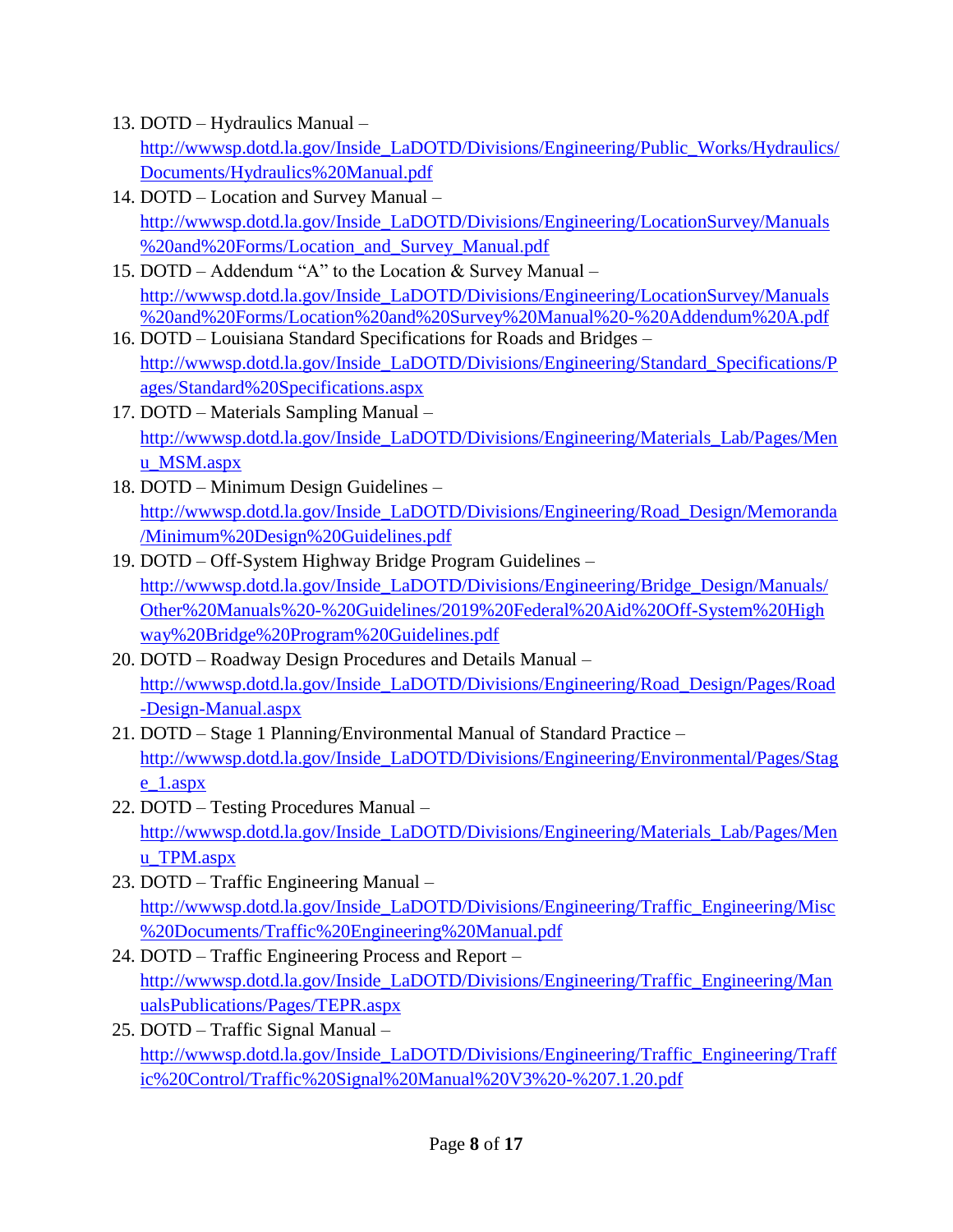- 26. e-CFR Electronic Code of Federal Regulations (all applicable) <https://ecfr.io/>
- 27. FHWA Bridge Inspector's Reference Manual (BIRM) website:<https://www.fhwa.dot.gov/bridge/nbis.cfm> manual:<https://www.fhwa.dot.gov/bridge/nbis/pubs/nhi12049.pdf>
- 28. FHWA Manual on Uniform Traffic Control Devices for Streets and Highways (MUTCD) <http://mutcd.fhwa.dot.gov/>
- 29. National Electrical Safety Code (NESC) <https://standards.ieee.org/products-services/nesc/index.html>
- 30. NCHRP 600: Human Factors Guidelines for Road Systems
- 31. NFPA 70 National Electrical Code (NEC) [https://www.nfpa.org/codes-and-standards/all-codes-and-standards/list-of-codes-and](https://www.nfpa.org/codes-and-standards/all-codes-and-standards/list-of-codes-and-standards/detail?code=70)[standards/detail?code=70](https://www.nfpa.org/codes-and-standards/all-codes-and-standards/list-of-codes-and-standards/detail?code=70)
- 32. NEPA National Environmental Policy Act <https://www.epa.gov/nepa>

# **CONTRACT EXECUTION REQUIREMENTS**

The selected consultant will be required to execute the contract within ten (10) days after receipt of the contract.

A sample of the contract provisions can be found at the following link: [http://wwwsp.dotd.la.gov](http://wwwsp.dotd.la.gov/Inside_LaDOTD/Divisions/Engineering/CCS/Pages/Advertisements.aspx) [/Inside\\_LaDOTD/Divisions/Engineering/CCS/Pages/Advertisements.aspx.](http://wwwsp.dotd.la.gov/Inside_LaDOTD/Divisions/Engineering/CCS/Pages/Advertisements.aspx)

# **DISADVANTAGED BUSINESS ENTERPRISE REQUIREMENT**

This advertised contract has a Disadvantaged Business Enterprise (DBE) goal of **2%** of the contract fee. Credit for DBE participation will be limited to the firms certified pursuant to the Louisiana Unified Certification Program. For convenience, DOTD provides a list on its website [\(http://www8.dotd.la.gov/UCP/UCPSearch.aspx\)](http://www8.dotd.la.gov/UCP/UCPSearch.aspx) of firms that have been certified as eligible to participate as DBEs on US DOT assisted contracts. This list is not an endorsement of the quality of performance of any firm but is simply an acknowledgment of the listed firms' eligibility as a DBE. DOTD makes no representations of the accuracy or completeness of this list on any particular date or time. Prime consultants considering the use of a particular DBE sub-consultant are advised to obtain documentation of certification status from that sub-consultant prior to submission of DOTD Form 24-102.

Prime consultants must specify by firm name in Section 11 on the DOTD Form 24-102 all DBE firms which the prime intends will participate in providing services under the contract to meet the DBE goal and indicate for each the percent of the contract fee for the services that will be performed by each specified DBE firm. If the prime did not succeed in obtaining enough DBE participation to meet the goal, it must attach to the DOTD Form 24-102, behind Section 23, documentation of its good faith efforts to meet the goal.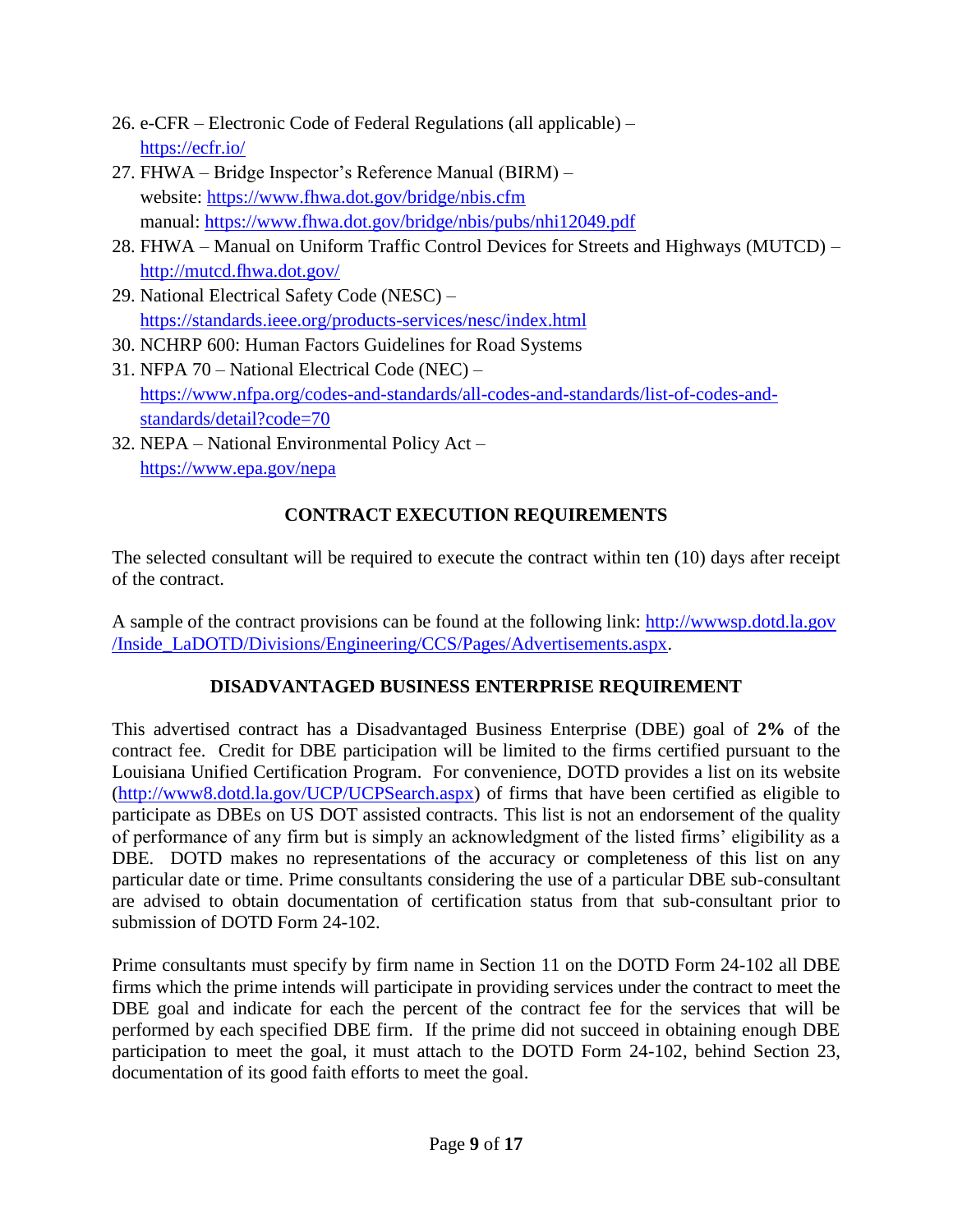#### **SECONDARY SELECTION PROCESS**

When multiple IDIQ contracts with similar scopes of service are available within a DOTD Section that is prepared to issue a TO, the TO selection procedures set forth in Attachment C shall be used to award that TO. Documentation of the selection process shall be retained by DOTD.

### **REVISIONS TO THE ADVERTISEMENT**

DOTD reserves the right to revise any part of the advertisement by issuing addenda to the advertisement at any time. Issuance of this advertisement in no way constitutes a commitment by DOTD to award a contract. DOTD reserves the right to accept or reject, in whole or part, all DOTD Form 24-102s submitted, and/or cancel this consultant services procurement if it is determined to be in DOTD's best interest. All materials submitted in response to this advertisement become the property of DOTD, and selection or rejection of a proposal does not affect this right. DOTD also reserves the right, at its sole discretion, to waive administrative informalities contained in the advertisement.

#### **CLARIFICATIONS**

DOTD reserves the right to request clarification of ambiguities or apparent inconsistencies found within any proposal, if it is determined to be in DOTD's best interest.

#### **PROPOSAL REQUIREMENTS**

The consultant's proposal for this advertisement must be submitted by email to [DOTDConsultantAds80@la.gov.](mailto:DOTDConsultantAds80@la.gov) **USE THE DOTD FORM 24-102, DATED MARCH 1, 2022, PROVIDED WITH THE ADVERTISEMENT.** Hard copies of the consultant's proposal are not required. All proposals must be in accordance with the requirements of this advertisement, and the Consultant Contract Services Manual. Unless otherwise stated in this advertisement, copies of licenses and certificates are not required to be submitted with the proposal.

If more than one (1) contract is to be selected based on this advertisement, no prime consultant is allowed to be a sub-consultant on any other consultant's 24-102. If a prime consultant is submitted as a sub-consultant on another consultant's 24-102, its proposal as a prime consultant may be deemed non-responsive.

#### ANY CONSULTANT FAILING TO SUBMIT ANY OF THE INFORMATION REQUIRED ON THE DOTD FORM 24-102, OR PROVIDING INACCURATE INFORMATION ON THE DOTD FORM 24-102, MAY BE CONSIDERED NON-RESPONSIVE.

DOTD employees may not submit a proposal, nor be included as part of a consultant's proposal.

Contract and/or part-time employees are allowed. Such employees should be shown in Section 14 of the DOTD Form 24-102 with an asterisk denoting their employment status.

The DOTD Form 24-102 should be identified with **contract number 4400023943** and must be received by DOTD via email **no later than 3:00 p.m. Central Time** on **Thursday, June 16, 2022**.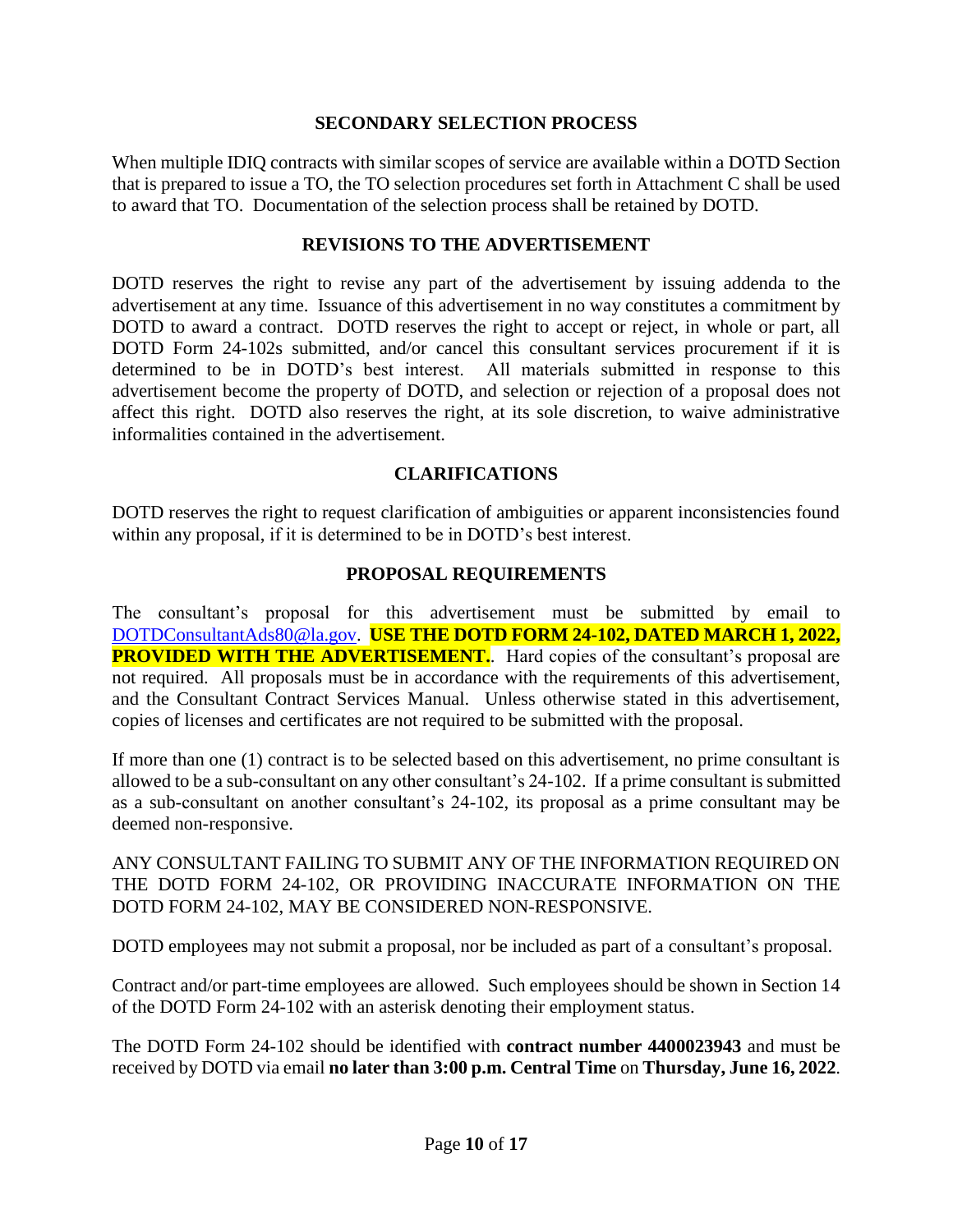### **ATTACHMENT A – SCOPE OF SERVICES**

#### The project time is **compressed**. The route classification is **Non-NHS State and NHS.**

#### **PROJECT DESCRIPTION**

The Consultant shall perform all engineering services in support of roadway design as required to prepare Preliminary and Final Roadway Plans and associated services for statewide projects covered by an IDIQ Contract under separate Task Orders (TO's). The Consultant shall be required to execute individual TO's which shall specify the scope of engineering services, performance, time, and compensation. Each executed TO shall become a part of the IDIQ Contract. Any work executed by T.O. under the IDIQ contract must be completed prior to IDIQ contract expiration.

These services may include, but are not limited to the following:

#### **Topographic Surveys**

The Consultant shall perform survey services to provide topographic surveys and other field information necessary for the design and development of roadway construction plans. DOTD's requirements, which shall govern surveys, are specified in the current edition of DOTD's Location and Survey Manual.

#### **Traffic Control Design, Traffic Signal Analysis and Design**

The Consultant shall provide all engineering services necessary for the design and analysis of traffic control features on roadway construction projects. DOTD's requirements, which shall govern traffic control design, traffic signal analysis and design, are specified in the current editions of DOTD's Sign Manual, Pavement Marking Manual, Traffic Signal Manual, Traffic Engineering Process and Report and Traffic Engineering Manual.

#### **Preliminary and Final Roadway Design, Plan Development and Cost Estimates**

The Consultant shall provide all engineering services necessary for the design and development of construction plans for roadway improvement projects. DOTD's requirements, which shall govern roadway design, plan development and cost estimates, are specified in the current edition of DOTD's Roadway Design Procedures and Details Manual.

#### **Hydraulic Analysis and Design**

The Consultant shall provide all engineering services necessary for the hydraulic analysis and design of drainage features on roadway construction projects. DOTD's requirements, which shall govern hydraulic analysis and design, are specified in the current edition of DOTD's Hydraulics Manual.

#### **Road Design Services During the Environmental Process**

The Consultant shall develop engineering drawings and details, which illustrate proposed work with the purpose of obtaining required permit(s). The Consultant shall prepare exhibits, technical presentations and actively attend public meetings and hearings as necessary to complete the environmental process.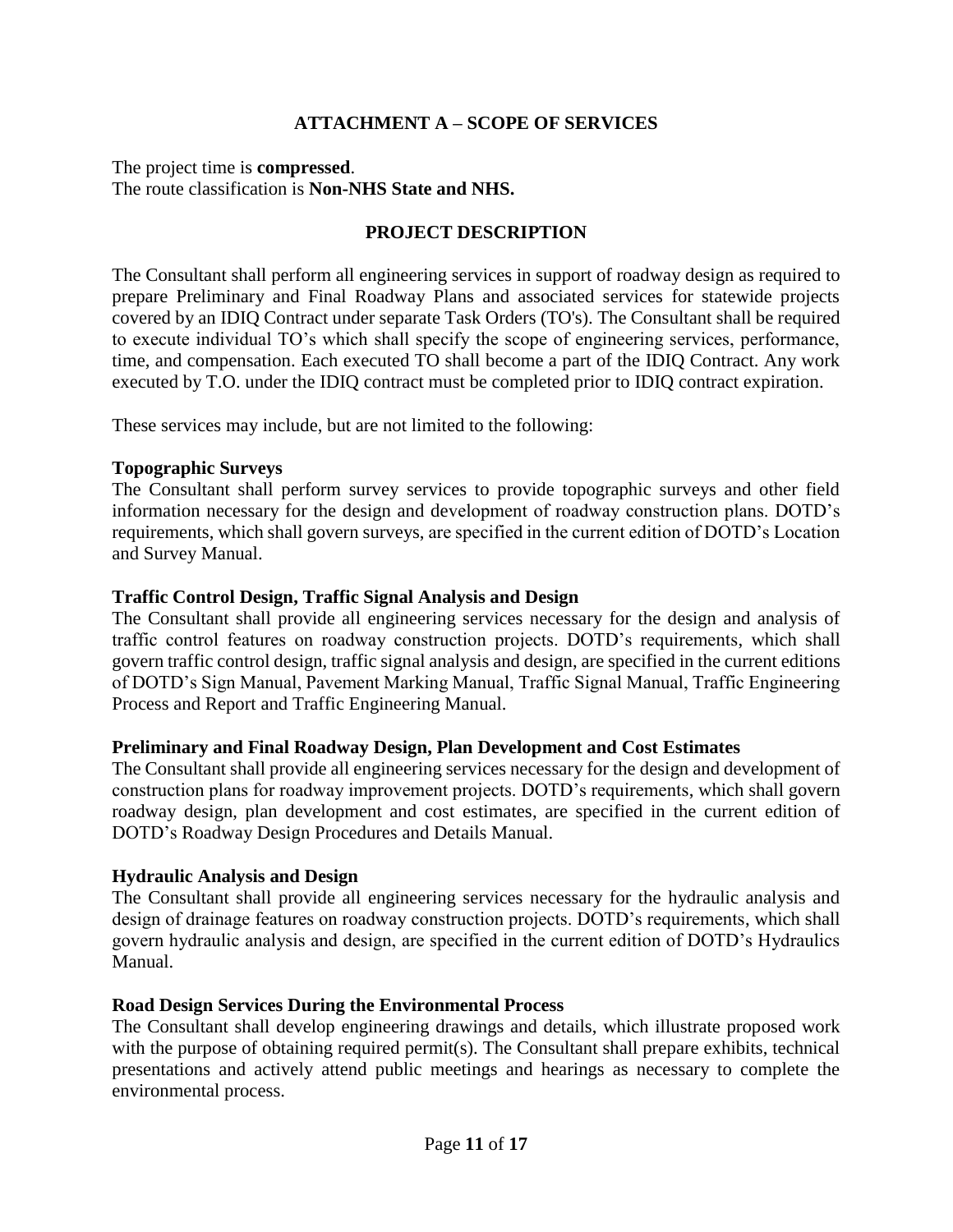### **Special Provisions Write Ups**

The Consultant shall develop written directions, provisions and requirements as necessary, which will be contained in the project's contract documents that describe required work under the contract and amend the Standard Specifications and Supplemental Specifications in the current editions of DOTD's Standard Specifications for Road and Bridges and Supplemental Specifications.

### **Transportation Management Plans (TMPs)**

The Consultant shall provide all engineering services necessary for the development of Transportation Management Plans on roadway construction projects. DOTD's requirements, which shall govern Transportation Management Plans, are specified in the current edition of DOTD's Engineering Directives and Standards (EDSM) No: VI.1.1.8.

### **Quality Plan Reviews**

The Consultant shall perform detailed engineering reviews not limited to construction plans, cost estimates and special provisions developed in association with this contract, by DOTD's in-house design section or by other consultants.

### **Construction Support**

Construction Support shall consist of all services required to review and address Requests for Information (RFI's) from the DOTD's Construction Contractor. The Consultant shall be required to respond to all RFI's within forty-eight (48) hours. Cost recovery for all RFI's due to plan/specification clarity or plan/specification error shall be as noted in the Errors and Omissions clause as established in the Original Contract.

The Consultant may be required to provide on-call construction support to allow DOTD to maintain efficient construction contract administration and minimize costs associated with construction delays. The Consultant shall be available to assist DOTD with information meetings with the Contractor with a twenty-four (24) hour notice. These meetings shall be authorized by DOTD. The Consultant shall respond to and deliver requested minor design changes and plan/specification corrections within seven (7) calendar days. DOTD has not retained the Consultant to make detailed inspections or to provide exhaustive or continuous project review and observation services. This item shall be used only when directed and authorized by DOTD's Project Manager. The Consultant does not guarantee the performance of, and shall have no responsibility for, the acts or omissions of any contractor, subcontractor, supplier or any other entity furnishing material or performing any work on the project.

### **SERVICES TO BE PERFORMED / ITEMS TO BE PROVIDED BY DOTD**

The following services and/or data will be provided, if available:

- As-Built Plans, existing studies, prior design plans, shop drawings, structure maintenance record, etc., if available and if required, can be reviewed at the applicable DOTD offices.
- Topographic survey for this Project if completed by DOTD or others. Any additional topographic surveys as necessary to complete the plans shall be performed by DOTD or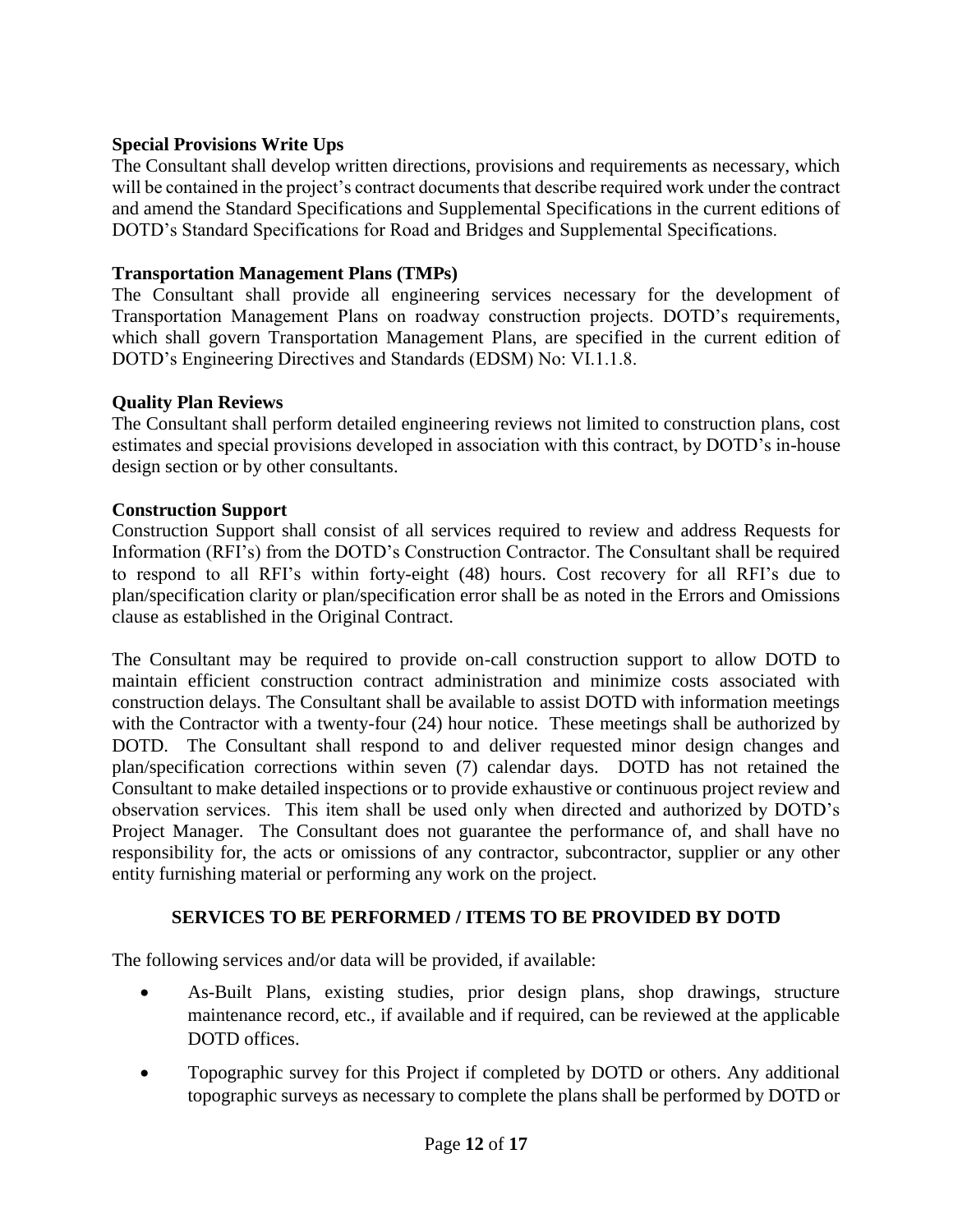the Consultant, at the option of DOTD. If performed by the Consultant, such work shall be established within a Task Order.

- Numbered field survey books as needed, as only field books furnished by DOTD shall be acceptable for the recording of field data. These books shall be furnished at the request of the Consultant through the Project Manager.
- All subsurface soil investigations and laboratory analyses, including core drillings and borings with laboratory reports, as may be necessary for the design of the Project, in appropriate form for incorporation in the plans.
- All information which DOTD has in its files as to location of route, tentative locations of intersections and bridges, boring and test data if any, plans and studies within the area of the Project which may be useful to the Consultant in carrying out this work and assistance in securing similar data from others to the extent available.
- Pavement design for required roadway sections.
- Standard Plans and Special Details (through Projectwise), as required.
- Designs for structures required on the Project for which DOTD's standard plans are not available.
- Right of Way Maps.
- Construction proposals and all bidding procedures for the Project based on the plans and any specifications prepared by the Consultant.

### **ELECTRONIC DELIVERABLES**

Consultant hereby agrees to produce electronic deliverables in conformance with DOTD Software and Deliverable Standards for Electronic Plans document in effect as of the effective date of the most recent contract action or modification, unless exempted in writing by the Project Manager. Consultant is also responsible for ensuring that sub-consultants submit their electronic deliverables in conformance with the same standards. DOTD Software and Deliverable Standards for Electronic Plans document and DOTD CAD Standards Downloads are available via links on the DOTD web site.

Consultant shall apply patches to CAD Standard Resources and install incremental updates of software as needed or required. Consultant hereby agrees to install major updates to software versions and CAD Standard Resources in a timely manner. Major updates of CAD standards and software versions shall be applied per directive or approval of the DOTD Design Automation Manager. Such updates will not have a significant impact on the plan development time or project delivery date, nor will they require Consultant to purchase additional software. Prior to proceeding with plan development, Consultant shall contact the Project Manager for any special instructions regarding project-specific requirements.

In the event that any Digital Plan Delivery Standard conflicts with written documentation, including DOTD plan-development Manuals, the Digital Plan Delivery Standard governs. Consultant is responsible for contacting the Project Manager should questions arise.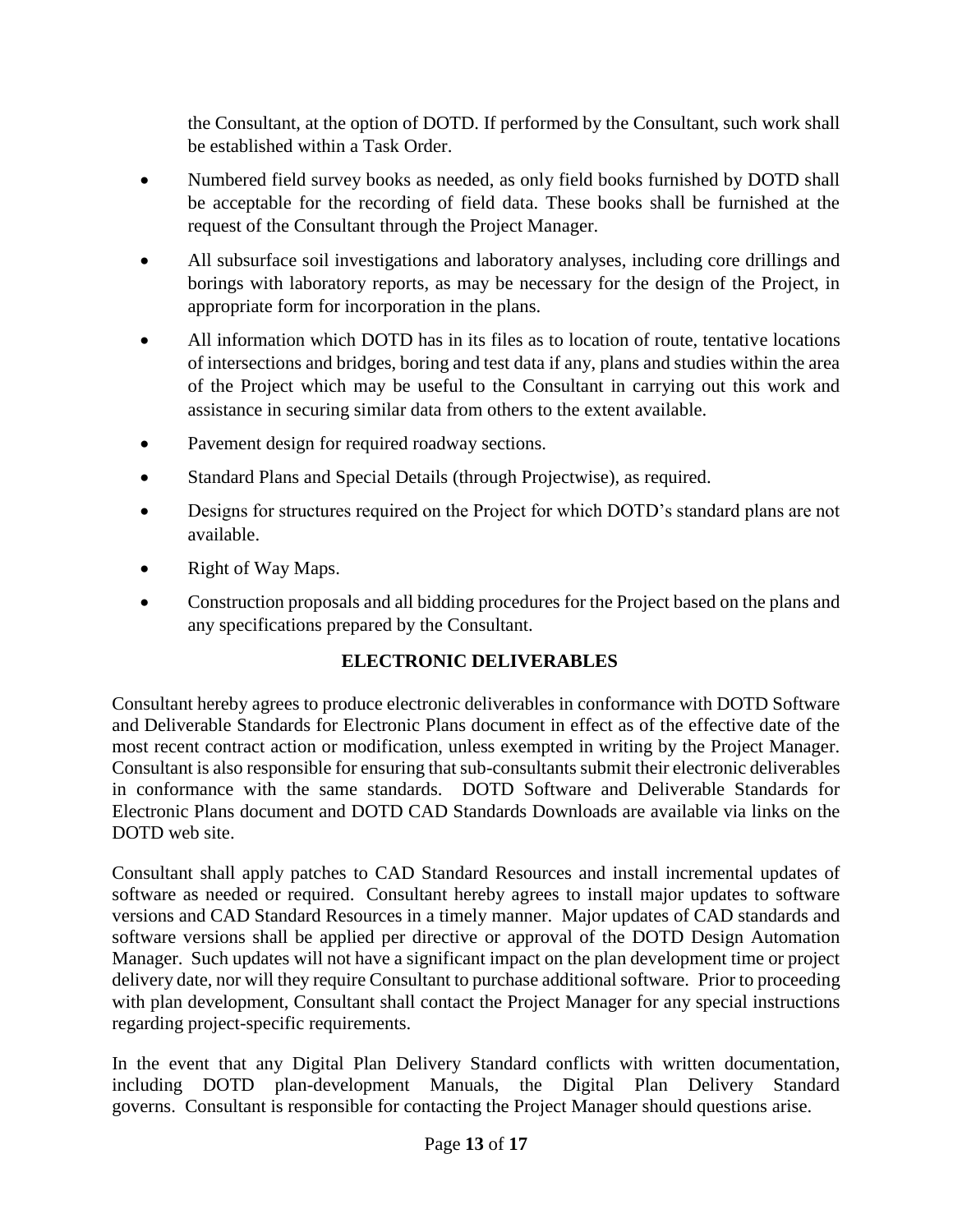Consultant shall upload (or check in) electronic deliverables directly into the DOTD ProjectWise repository at each plan delivery milestone. Consultants are responsible for performing certain operations at each milestone including, but not limited to, the following:

- Upload (or check in) CAD plan deliverables to the discipline "Plans" folder
- Apply and maintain indexing attributes to CAD plans (and other deliverables as needed)
- Publish PDF format plan submittals in ProjectWise using automated publishing tools
- Digitally sign PDF format plan submittals in ProjectWise according to DOTD standards and procedures (Final Plans, Revisions and Change Orders). Signatures shall be applied in signature blocks provided with electronic seals and Title Sheets.

Additionally, after reviewing deliverables for each submittal milestone, the Project Manager shall notify Consultant regarding the availability of two automatically-generated informational reports in ProjectWise. These reports document the completion status and other information regarding indexing attributes and CAD standards. Consultants shall take these reports into account and make any necessary adjustments to plans before the next submittal milestone; or sooner, if directed by the Project Manager.

# **SPECIFIC SOFTWARE AND / OR EQUIPMENT DESIRED**

 CADD Files will be submitted in Microstation / InRoads or OpenRoads format as specified in LaDOTD Software and Deliverable Standards for Electronic Plans document.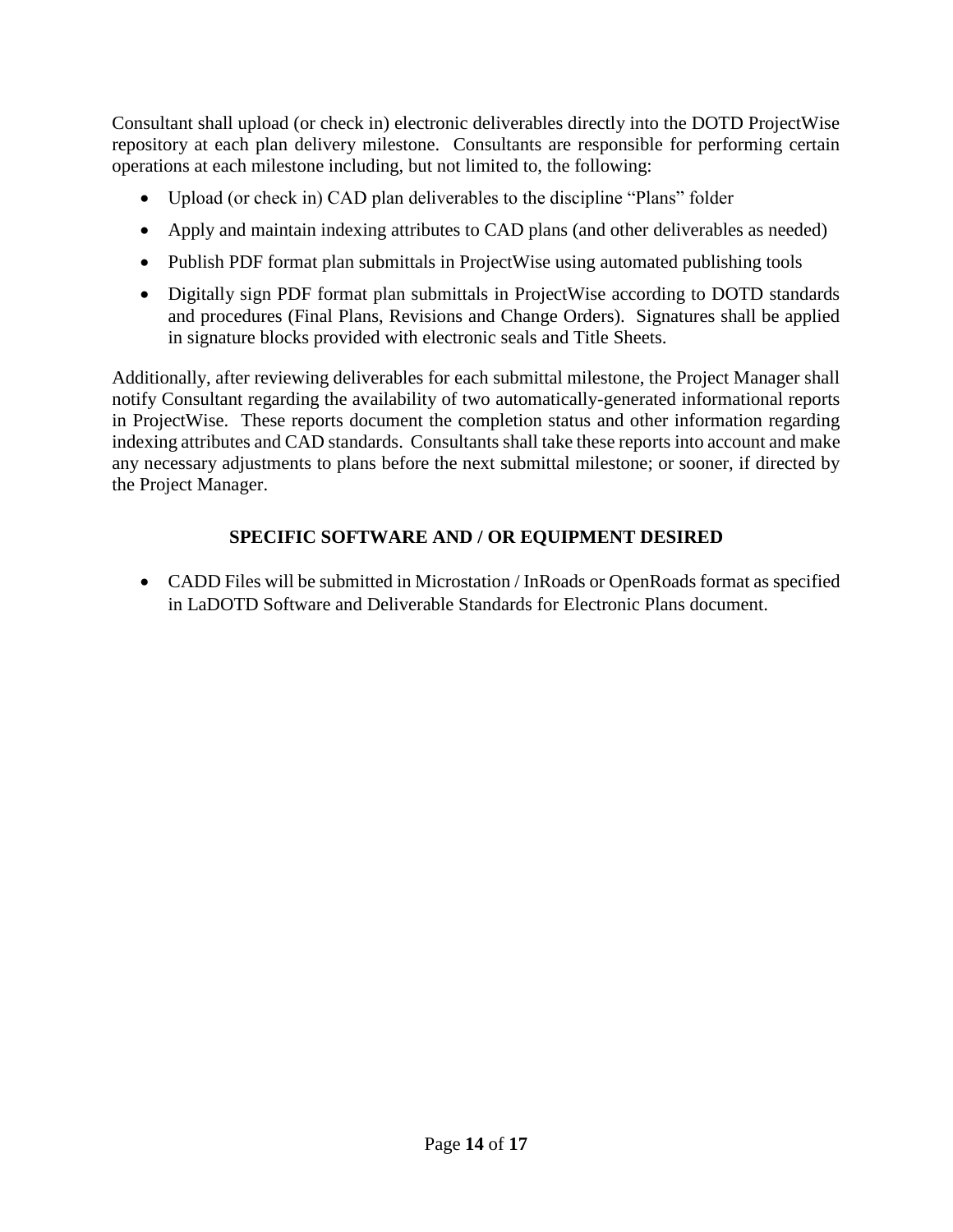# **ATTACHMENT B – MINIMUM PERSONNEL REQUIREMENTS (MPRs)**

The following requirements must be met at the time the proposal is submitted:

- 1. At least one (1) principal of the prime consultant shall be a registered professional engineer in the state of Louisiana.
- *2.* At least one (1) principal or other responsible member of the prime consultant shall be currently registered in the state of Louisiana as a professional engineer in civil engineering.
- 3. At least one (1) principal or responsible member of the prime consultant shall be a professional civil engineer, registered in the state of Louisiana, and shall have a minimum of ten (10) years of experience in responsible charge of the preparation of roadway plans and the development of roadway design projects
- 4. At least one (1) professional land surveyor, registered in the state of Louisiana, shall have a minimum of five (5) years of experience in conducting topographic surveys.
- 5. At least one (1) professional traffic operations engineer (PTOE), registered in the state of Louisiana, shall have a minimum of five (5) years of traffic analysis experience with signal warrants, signal timing and traffic signal design.

# **MPRS ARE TO BE MET BY SEPARATE INDIVIDUALS OF THE PRIME CONSULTANT, UNLESS STATED OTHERWISE BELOW.**

**MPR Nos. 1 through 3 may be met by the same person.**

**MPR Nos. 4 and 5 must be met by separate individuals and may be satisfied through the use of a sub-consultant(s).**

# **NOTE: WHEN SATISFYING A MINIMUM PERSONNEL REQUIREMENT, PLEASE ENSURE THE RÉSUMÉ REFLECTS REQUIRED EXPERIENCE AS REQUESTED.**

• Please note the number of MPRs are minimal; however, all relevant personnel necessary to perform the Scope of Services must be identified in Section 14 of the DOTD Form 24-102 and their resumes included in Section 16 of the DOTD Form 24-102.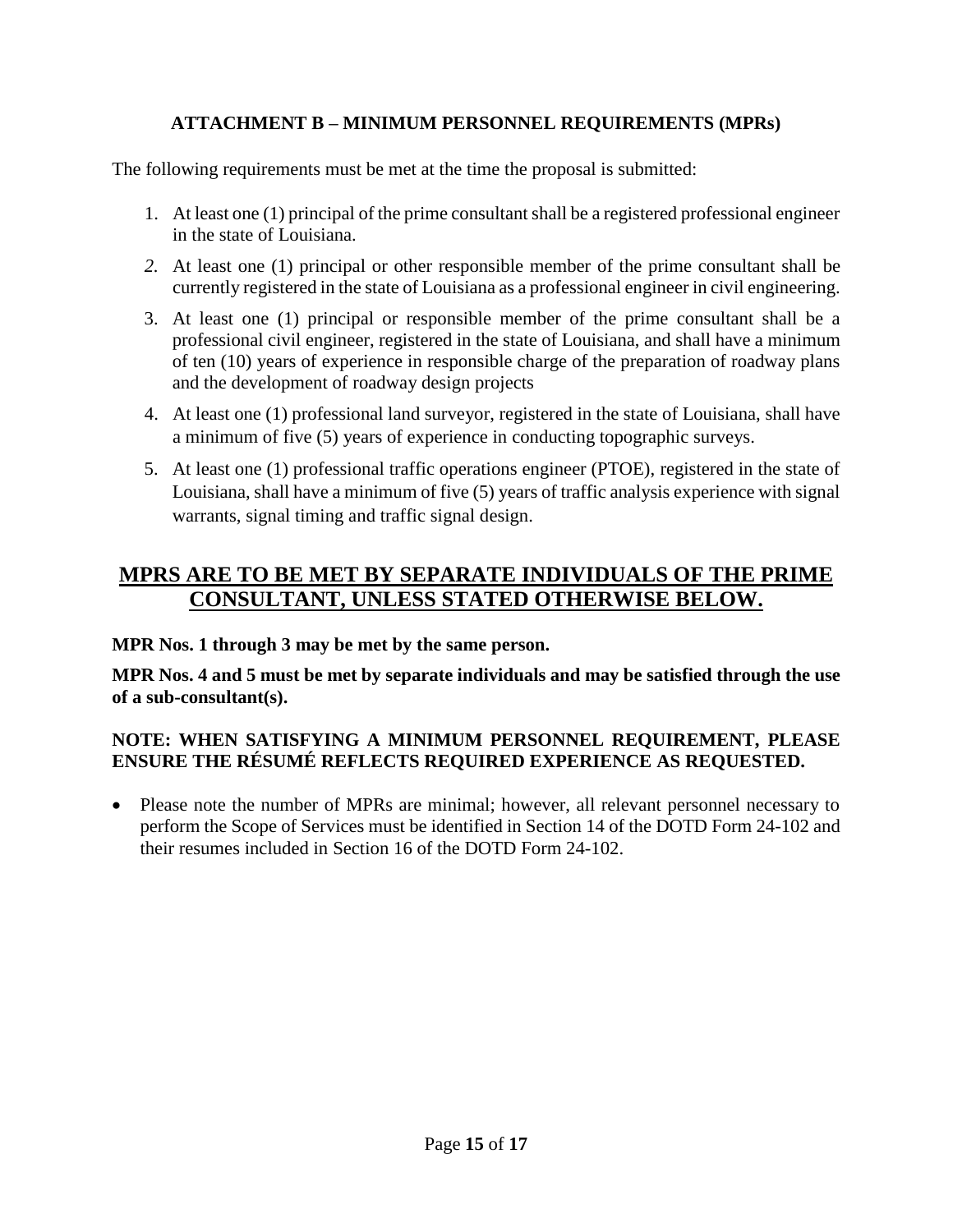# **ATTACHMENT C – SECONDARY SELECTIONS FOR TASK ORDERS**

### **Procedures for selecting among IDIQ contracts for issuance of Task Orders - Section 24 For all services, except Subsurface Utility Engineering**

If proposed new TO is to be issued for the purpose of extending services related to services performed under a previously issued TO by a particular consultant with whom DOTD has an existing IDIQ contract containing the appropriate scope of services and with time and funding capacity available sufficient to support the issuance of the new TO under said contract, then that consultant's contract will be tasked.

Otherwise, when more than one IDIQ is available for the provision of the services required, the following procedure will be employed to determine which of the IDIQ contracts will be tasked.

- 1. Identify all IDIQ contracts that apply type/scope of work in contract
	- a. If applies, move to next step
	- b. If does not apply, then cannot use the contract
- 2. Determine if there is sufficient time remaining on the contract to complete the work
	- a. If yes, proceed to next step
	- b. If no, then cannot use the contract
- 3. Determine if there is sufficient compensation remaining on contract to complete the work
	- a. If yes, proceed to next step
	- b. If no, cannot use the contract
- 4. Determine if specialty tasks are required or if timing of performance is critical
	- a. If yes, can the consultant perform the work, as needed? (Consideration may be given to experience with task(s), current workload, and past performance.)
		- i. If yes, the consultant can perform the work, then proceed to next step
		- ii. If no, the consultant should not or is not able to perform the work, do not use the contract. Document the reasons, *e.g.*, the consultant is less experienced, past performance indicates that the consultant may have difficulty with task(s), the consultant has multiple jobs ongoing for DOTD so timeliness may be an issue, etc.
	- b. If no specialty tasks or timeliness issues are present, then proceed to the next step.
- 5. If more than one IDIQ contract reaches this step, then they will be distinguished from one another by the consultants': 1) familiarity or experience with the services required; 2) locality, where a local presence will add value to the quality and efficiency of the project; or 3) the amount of remaining contract time or remaining available compensation.
	- a. Select the contract whose consultant is most familiar or experienced with the services required.